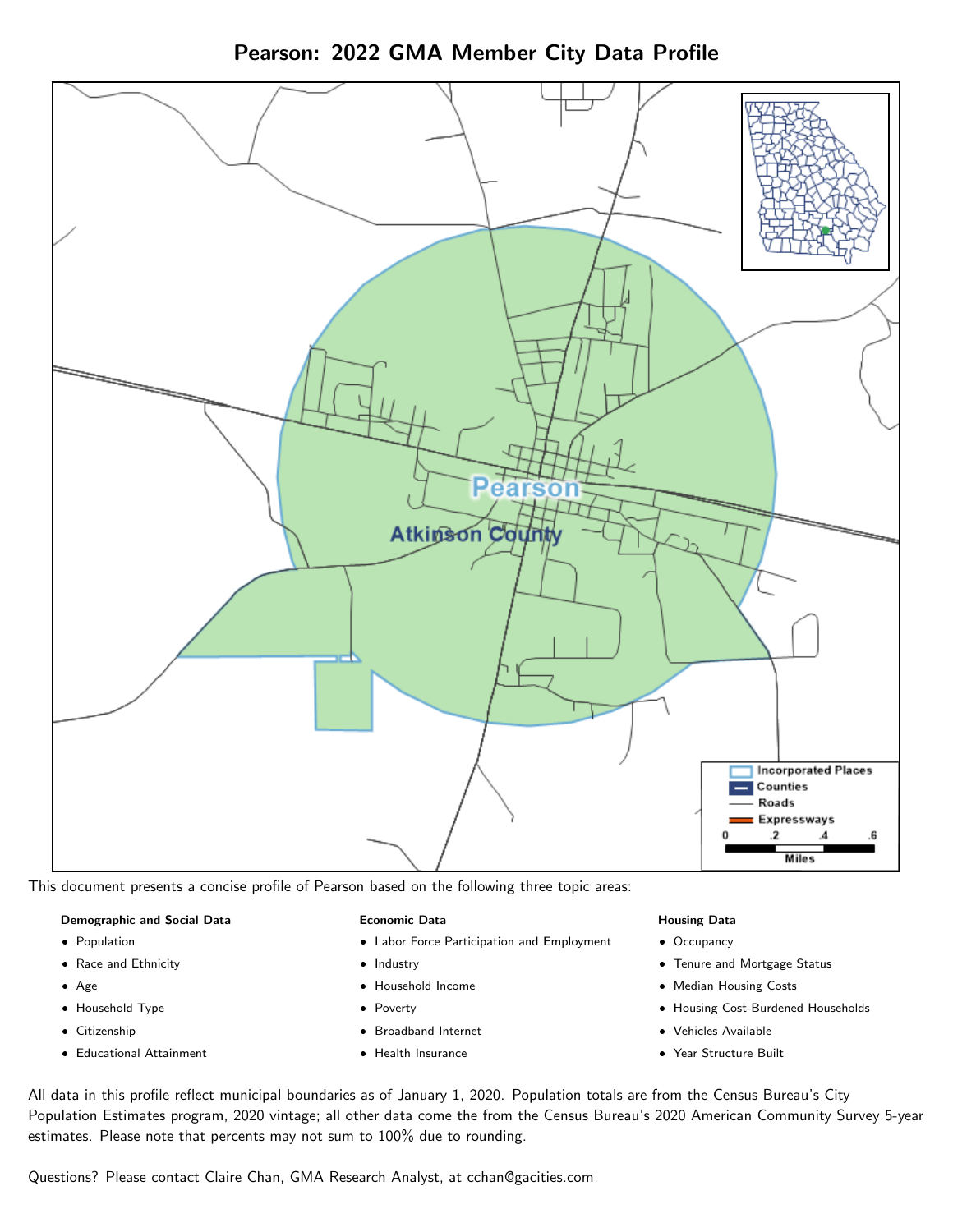# Pearson: Demographic and Social

![](_page_1_Figure_1.jpeg)

![](_page_1_Figure_3.jpeg)

**Citizenship** 

![](_page_1_Figure_6.jpeg)

Source: American Community Survey, 2020 5-year estimates, table B05002 Source: American Community Survey, 2020 5-year estimates, table B15002

Race and Ethnicity

![](_page_1_Figure_9.jpeg)

Source: U.S. Census Bureau, City Population Estimates, 2020 vintage Source: American Community Survey, 2020 5-year estimates, table B03002

#### Household Type

![](_page_1_Figure_12.jpeg)

Source: American Community Survey, 2020 5-year estimates, table B01001 Source: American Community Survey, 2020 5-year estimates, table B11001

#### Educational Attainment

![](_page_1_Figure_15.jpeg)

![](_page_1_Picture_17.jpeg)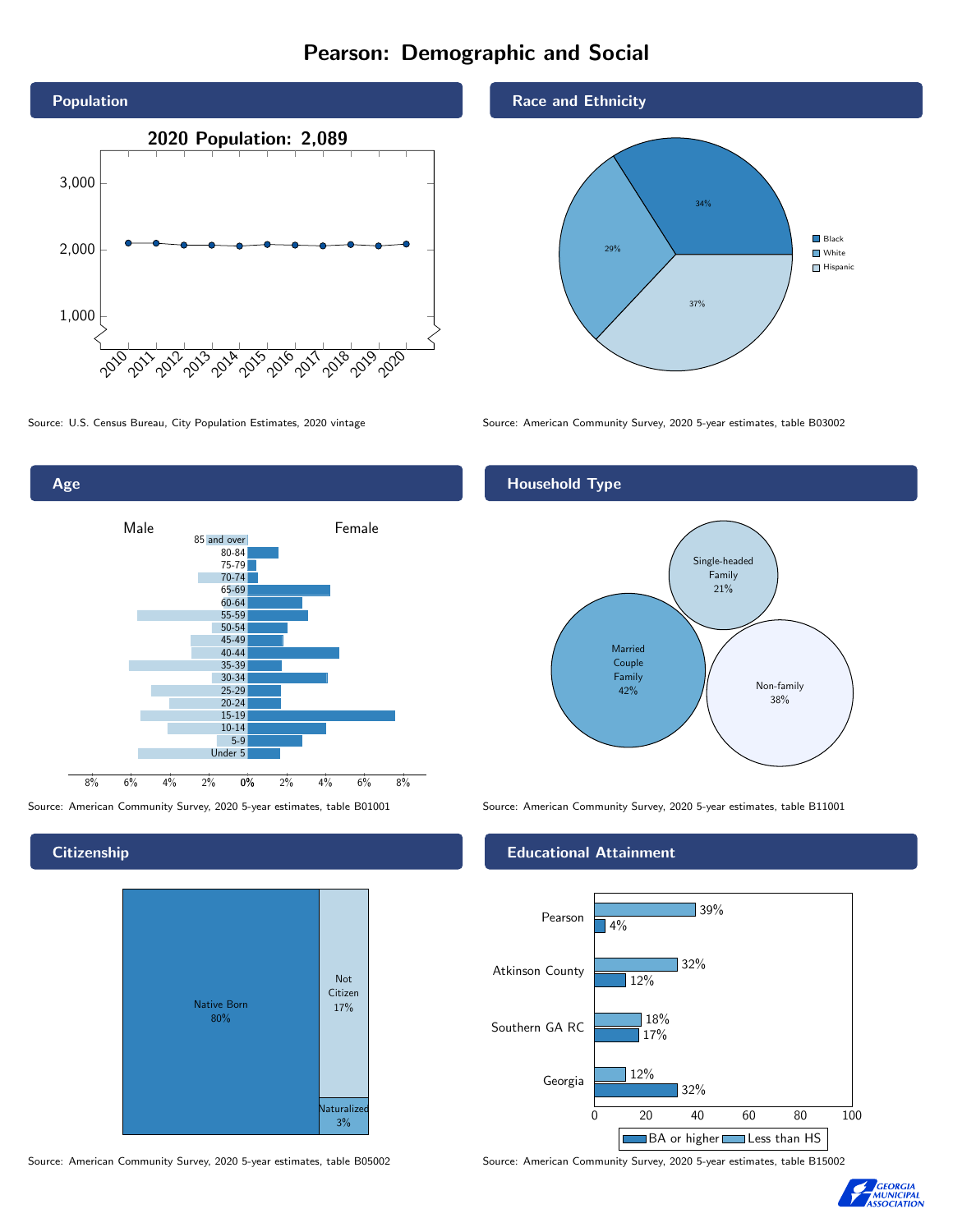# Pearson: Economic

![](_page_2_Figure_1.jpeg)

# 37% 3% Civilian Employed ■ Not in Labor force **Unemployed**

Source: American Community Survey, 2020 5-year estimates, table B23001 Note: Unemployment rate is based upon the civilian labor force.

![](_page_2_Figure_4.jpeg)

Source: American Community Survey, 2020 5-year estimates, tables B19013 and B19025 Source: American Community Survey, 2020 5-year estimates, table B17010

![](_page_2_Figure_6.jpeg)

Industry

| Agriculture, forestry, fishing and hunting, and mining      | 6%    |
|-------------------------------------------------------------|-------|
| Construction                                                | 15%   |
| Manufacturing                                               | 25%   |
| <b>Wholesale Trade</b>                                      | $2\%$ |
| Retail Trade                                                | 12%   |
| Transportation and warehousing, and utilities               | 11%   |
| Information                                                 | $1\%$ |
| Finance and insurance, real estate, rental, leasing         | $1\%$ |
| Professional, scientific, mgt, administrative, waste mgt    | $7\%$ |
| Educational services, and health care and social assistance | 5%    |
| Arts, entertainment, recreation, accommodation, food        | 6%    |
| service                                                     |       |
| Other services, except public administration                | $1\%$ |
| Public administration                                       | 8%    |

Source: American Community Survey, 2020 5-year estimates, table C24030

#### Poverty

![](_page_2_Figure_12.jpeg)

### **Health Insurance**

![](_page_2_Figure_15.jpeg)

Source: American Community Survey, 2020 5-year estimates, table B28002 Source: American Community Survey, 2020 5-year estimates, table B18135

![](_page_2_Picture_17.jpeg)